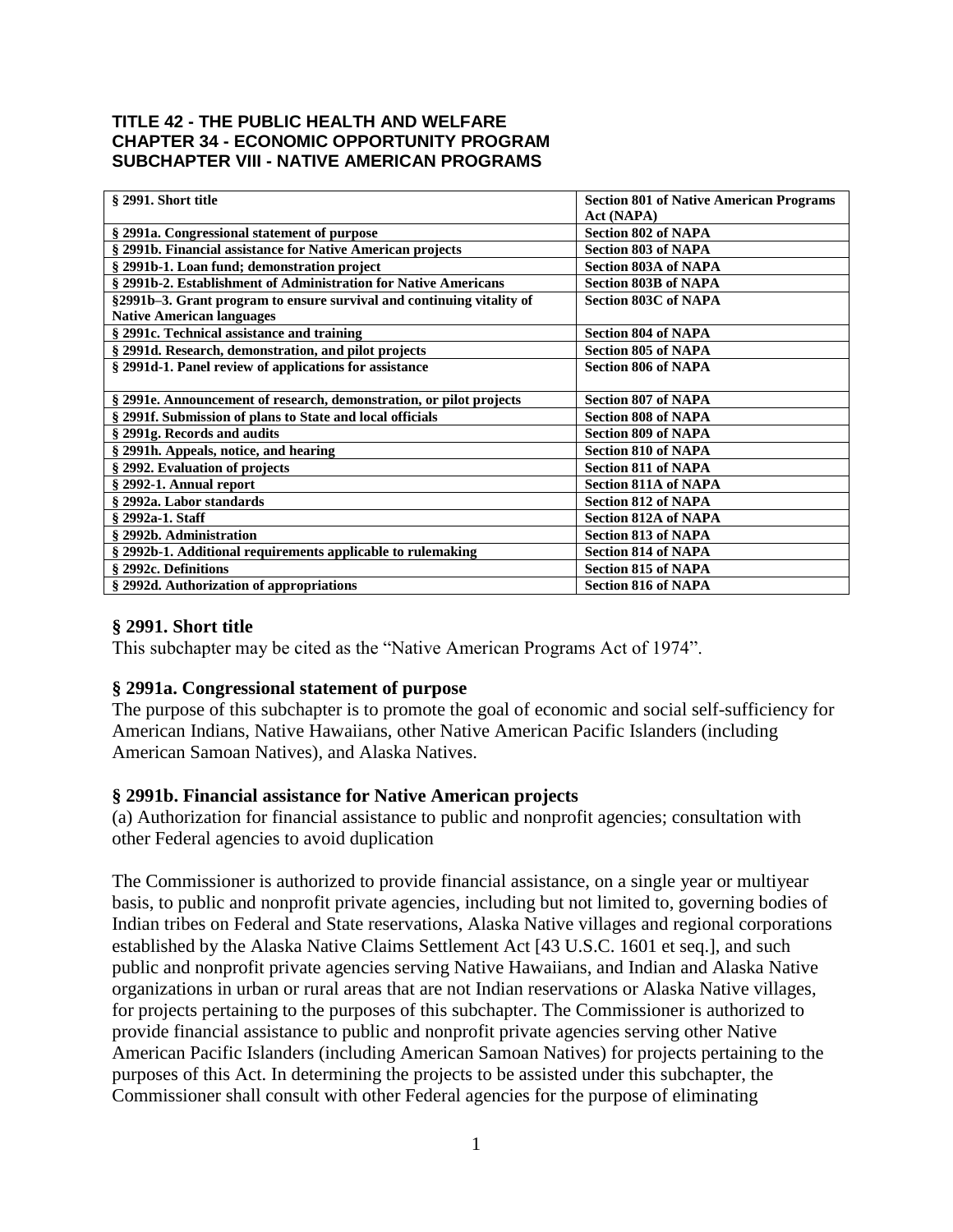duplication or conflict among similar activities or projects and for the purpose of determining whether the findings resulting from those projects may be incorporated into one or more programs for which those agencies are responsible. Every determination made with respect to a request for financial assistance under this section shall be made without regard to whether the agency making such request serves, or the project to be assisted is for the benefit of, Indians who are not members of a federally recognized tribe. To the greatest extent practicable, the Commissioner shall ensure that each project to be assisted under this subchapter is consistent with the priorities established by the agency which receives such assistance.

(b) Limitations of financial assistance; exceptions; non-Federal contributions Financial assistance extended to an agency under this subchapter shall not exceed 80 per centum of the approved costs of the assisted project, except that the Commissioner may approve assistance in excess of such percentage if the Commissioner determines, in accordance with regulations establishing objective criteria, that such action is required in furtherance of the purposes of this subchapter. Non-Federal contributions may be in cash or in kind, fairly evaluated, including but not limited to plant, equipment, and services. The Commissioner shall not require non-Federal contributions in excess of 20 per centum of the approved costs of programs or activities assisted under this subchapter.

(c) Assistance as addition to, and not substitution for, activities previously carried out without Federal assistance; waiver; nonreservation areas

(1) No project shall be approved for assistance under this subchapter unless the Commissioner is satisfied that the activities to be carried out under such project will be in addition to, and not in substitution for, comparable activities previously carried out without Federal assistance, except that the Commissioner may waive this requirement in any case in which the Commissioner determines, in accordance with regulations establishing objective criteria, that application of the requirement would result in unnecessary hardship or otherwise be inconsistent with the purposes of this subchapter.

(2) No project may be disapproved for assistance under this subchapter solely because the agency requesting such assistance is an Indian organization in a nonreservation area or serves Indians in a nonreservation area.

(d) Grants to improve tribal regulation of environmental quality

(1) The Commissioner shall award grants to Indian tribes for the purpose of funding 80 percent of the costs of planning, developing, and implementing programs designed to improve the capability of the governing body of the Indian tribe to regulate environmental quality pursuant to Federal and tribal environmental laws.

(2) The purposes for which funds provided under any grant awarded under paragraph (1) may be used include, but are not limited to—

(A) the training and education of employees responsible for enforcing, or monitoring compliance with, environmental quality laws,

(B) the development of tribal laws on environmental quality, and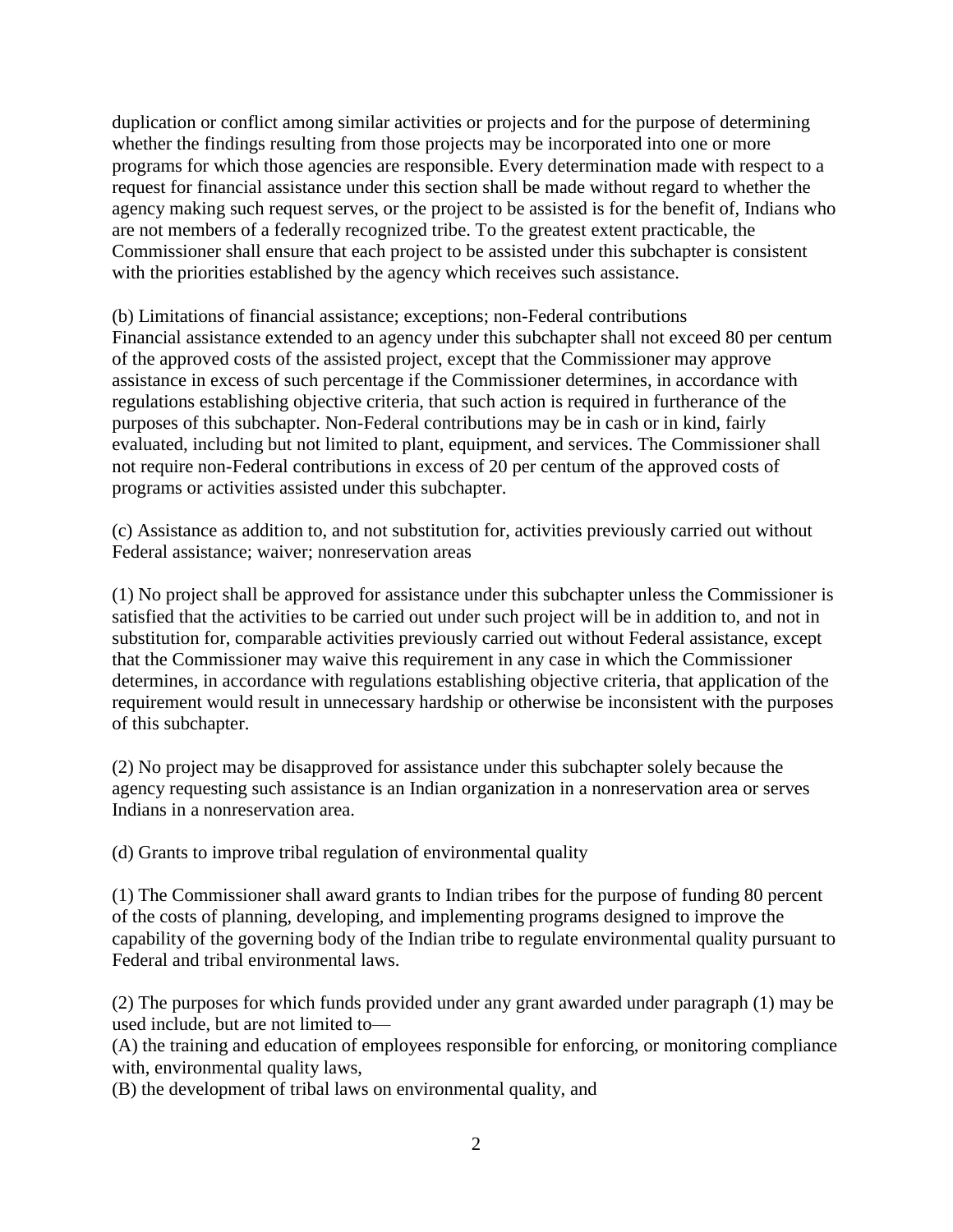(C) the enforcement and monitoring of environmental quality laws.

(3) The 20 percent of the costs of planning, developing, and implementing a program for which a grant is awarded under paragraph (1) that are not to be paid from such grant may be paid by the grant recipient in cash or through the provision of property or services, but only to the extent that such cash or property is from any source (including any Federal agency) other than a program, contract, or grant authorized under this subchapter.

(4) Grants shall be awarded under paragraph (1) on the basis of applications that are submitted by Indian tribes to the Commissioner in such form as the Commissioner shall prescribe.

### **§ 2991b-1. Loan fund; demonstration project**

(a) Grant to Office of Hawaiian Affairs to establish revolving loan fund; purposes of fund; administrative costs; matching funds

(1) In order to provide funding that is not available from private sources, the Commissioner shall award a grant to the Office of Hawaiian Affairs of the State of Hawaii (referred to in this section as the "Office"), which shall use that grant to carry out, in the State of Hawaii, a demonstration project involving the establishment of a revolving loan fund—

(A) from which the Office shall make loans or loan guarantees to Native Hawaiian organizations and to individual Native Hawaiians for the purpose of promoting economic development in the State of Hawaii; and

(B) into which all payments, interest, charges, and other amounts collected from loans made under subparagraph (A) shall be deposited notwithstanding any other provision of law.

(2) The agreement under which a grant is awarded under paragraph (1) shall contain provisions which set forth the administrative costs of the grantee that are to be paid out of the funds provided under the grant and a requirement that the grantee contribute to the revolving loan fund an amount of non-Federal funds equal to the amount of such grant.

(b) Loans or loan guarantees to borrowers; determinations; term; interest rate; default and collection procedures; prohibition on self-lending

(1) The Office may make a loan or loan guarantee to a borrower under subsection (a)(1)(A) of this section only if the Office determines that—

(A) the borrower is unable to obtain financing from other sources on reasonable terms and conditions; and

(B) there is a reasonable prospect that the borrower will repay the loan.

(2) Each loan or loan guarantee made under subsection (a)(1)(A) of this section shall be— (A) for a term that does not exceed 7 years; and

(B) at a rate of interest that does not exceed a rate equal to the sum of—

(I) the most recently published prime rate (as published in the newspapers of general circulation in the State of Hawaii before the date on which the loan is made); and

(II) 3 percentage points.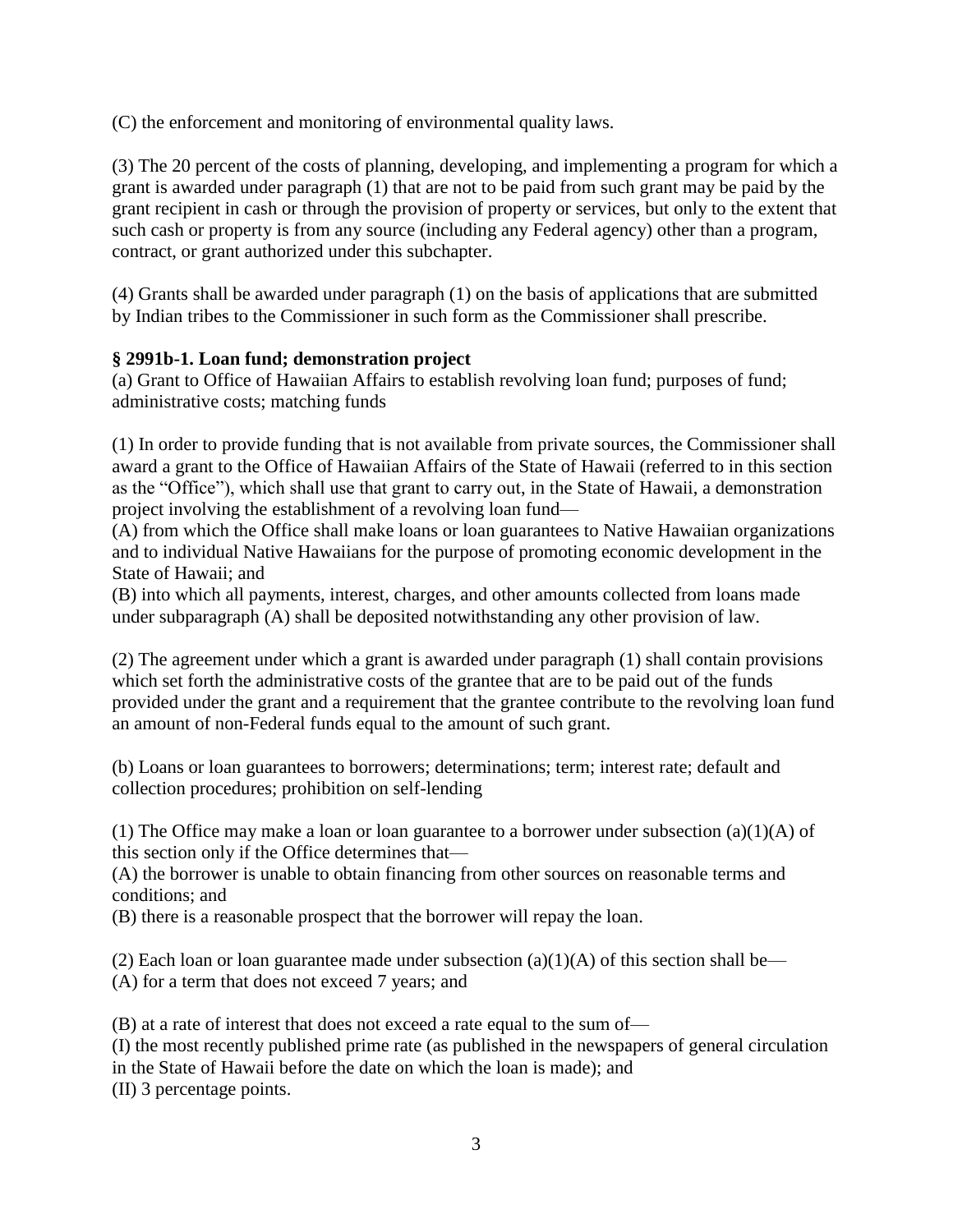(3) The Office may require any borrower of a loan made under subsection  $(a)(1)(A)$  of this section to provide such collateral as the Office determines to be necessary to secure the loan.

(4) Prior to making loans under subsection  $(a)(1)(A)$  of this section, the Office shall establish written procedures and definitions pertaining to defaults and collections of payments under the loans which shall be subject to the review and approval of the Commissioner. Such Office shall provide to each applicant for a loan under subsection  $(a)(1)(A)$  of this section, at the time application for the loan is made, a written copy of such procedures and definitions.

(5) The Office may not lend to itself any of the funds awarded under the grant.

(c) Notice to Commissioner of loans in default and uncollectability of such loans; instructions by Commissioner

(1) The Office shall provide the Commissioner at regular intervals written notice of each loan made under subsection  $(a)(1)(A)$  of this section that is in default and the status of such loan.

(2) (A) After making reasonable efforts to collect all amounts payable under a loan made under subsection  $(a)(1)(A)$  of this section that is in default, the Office shall notify the Commissioner that such loan is uncollectable or collectable only at an unreasonable cost. Such notice shall include recommendations for future action to be taken by the Office.

(B) Upon receiving such notice, the Commissioner shall instruct the Office—

(i) to continue with its collection activities;

(ii) to cancel, adjust, compromise, or reduce the amount of such loan; or

(iii) to modify any term or condition of such loan, including any term or condition relating to the rate of interest or the time of payment of any installment of principal or interest, or portion thereof, that is payable under such loan.

(C) The Office shall carry out all instructions received under subparagraph (B) from the Commissioner.

(d) Payment of administrative costs; management and technical assistance

(1) The Office shall, out of funds available in the revolving loan fund established under such subsection—

(A) pay expenses incurred by the Office in administering the revolving loan fund; and (B) provide competent management and technical assistance to borrowers of loans made under subsection (a)(1)(A) of this section to assist the borrowers to achieve the purposes of such loans.

(2) The Commissioner shall provide to the Office such management and technical assistance as the Office may request in order to carry out the provisions of this section.

(e) Regulations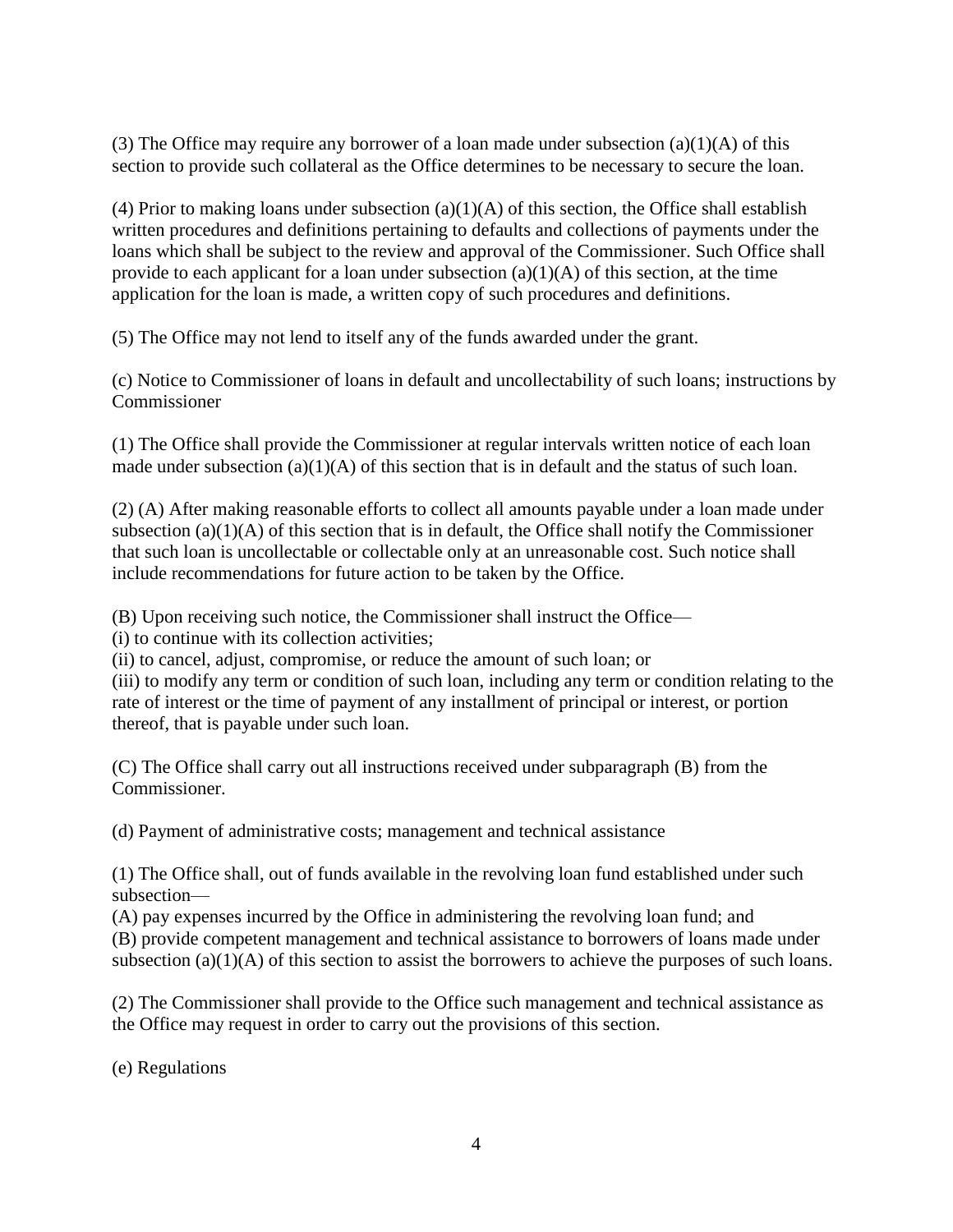Not later than 120 days after November 29, 1987, the Commissioner, in consultation with appropriate agencies of the State of Hawaii and community-based Native Hawaiian organizations, shall prescribe regulations which set forth the procedures and criteria to be used—

(1) in making loans under subsection  $(a)(1)(A)$  of this section; and (2) in canceling, adjusting, compromising, and reducing under subsection (c) of this section the outstanding amounts of such loans.

The Commissioner may prescribe such other regulations as may be necessary to carry out the purposes of this section, including regulations involving reporting and auditing.

(f) Authorization of appropriations; investment in obligations of United States

(1) There is authorized to be appropriated for each of the fiscal years 2000 and 2001, \$1,000,000 for the purpose of carrying out the provisions of this section. Any amount appropriated under this paragraph shall remain available for expenditure without fiscal year limitation.

(2) The revolving loan fund that is required to be established under subsection  $(a)(1)$  of this section shall be maintained as a separate account. Any portion of the revolving loan fund that is not required for expenditure shall be invested in obligations of the United States or in obligations guaranteed or insured by the United States.

(g) Reports to Congress; contents

(1) The Commissioner, in consultation with the Office, shall submit a report to the President pro tempore of the Senate and the Speaker of the House of Representatives not later than January 1 following each fiscal year, regarding the administration of this section in such fiscal year. (2) Such report shall include the views and recommendations of the Commissioner with respect to the revolving loan fund established under subsection (a)(1) of this section and with respect to loans made from such fund, and shall—

(A) describe the effectiveness of the operation of such fund in improving the economic and social self-sufficiency of Native Hawaiians;

(B) specify the number of loans made in such fiscal year;

(C) specify the number of loans outstanding as of the end of such fiscal year; and

(D) specify the number of borrowers who fail in such fiscal year to repay loans in accordance with the agreements under which such loans are required to be repaid.

## **§ 2991b-2. Establishment of Administration for Native Americans**

(a) Establishment

There is established in the Department of Health and Human Services (referred to in this subchapter as the "Department") the Administration for Native Americans (referred to in this subchapter as the "Administration"), which shall be headed by a Commissioner of the Administration for Native Americans (referred to in this subchapter as the "Commissioner"). The Administration shall be the agency responsible for carrying out the provisions of this subchapter.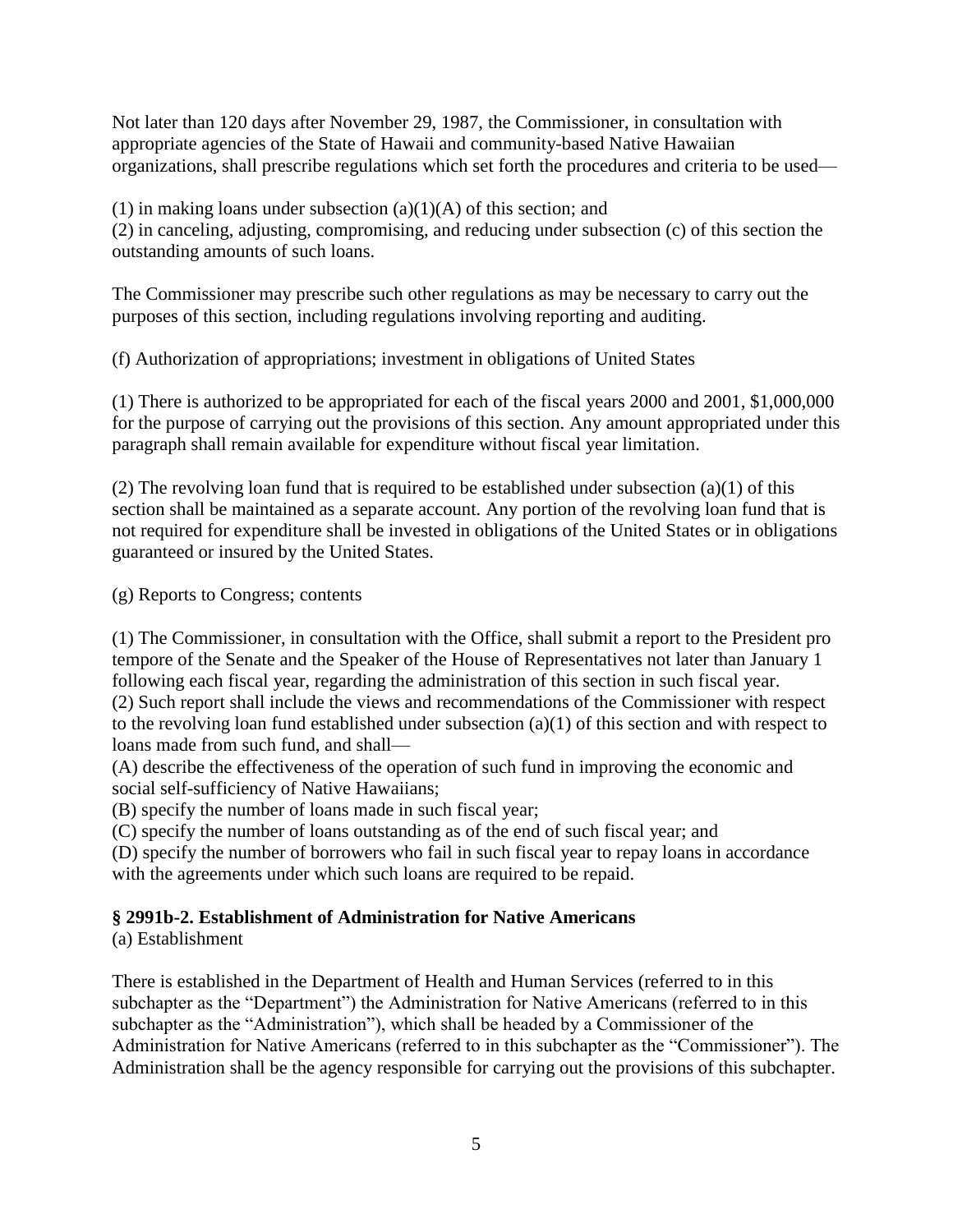(b) Commissioner

The Commissioner shall be appointed by the President, by and with the advice and consent of the Senate.

#### (c) Duties

The Commissioner shall—

(1) provide for financial assistance, loan funds, technical assistance, training, research and demonstration projects, and other activities, described in this subchapter;

(2) serve as the effective and visible advocate on behalf of Native Americans within the Department, and with other departments and agencies of the Federal Government regarding all Federal policies affecting Native Americans;

(3) with the assistance of the Intra-Departmental Council on Native American Affairs established by subsection (d)(1) of this section, coordinate activities within the Department leading to the development of policies, programs, and budgets, and their administration affecting Native Americans, and provide quarterly reports and recommendations to the Secretary;

(4) collect and disseminate information related to the social and economic conditions of Native Americans, and assist the Secretary in preparing an annual report to the Congress about such conditions;

(5) give preference to agencies described in section 2991b (a) of this title that are eligible for assistance under this subchapter, in entering into contracts for technical assistance, training, and evaluation under this subchapter; and

(6) encourage agencies that carry out projects under this subchapter, to give preference to Native Americans, in hiring and entering into contracts to carry out such projects.

(d) Intra-Departmental Council on Native American Affairs

(1) There is established in the Office of the Secretary the Intra-Departmental Council on Native American Affairs. The Commissioner shall be the chairperson of such Council and shall advise the Secretary on all matters affecting Native Americans that involve the Department. The Director of the Indian Health Service shall serve as vice chairperson of the Council.

(2) The membership of the Council shall be the heads of principal operating divisions within the Department, as determined by the Secretary, and such persons in the Office of the Secretary as the Secretary may designate.

(3) In addition to the duties described in subsection  $(c)(3)$  of this section, the Council shall, within 180 days following September 30, 1992, prepare a plan, including legislative recommendations, to allow tribal governments and other organizations described in section 2991b (a) of this title to consolidate grants administered by the Department and to designate a single office to oversee and audit the grants. Such plan shall be submitted to the committees of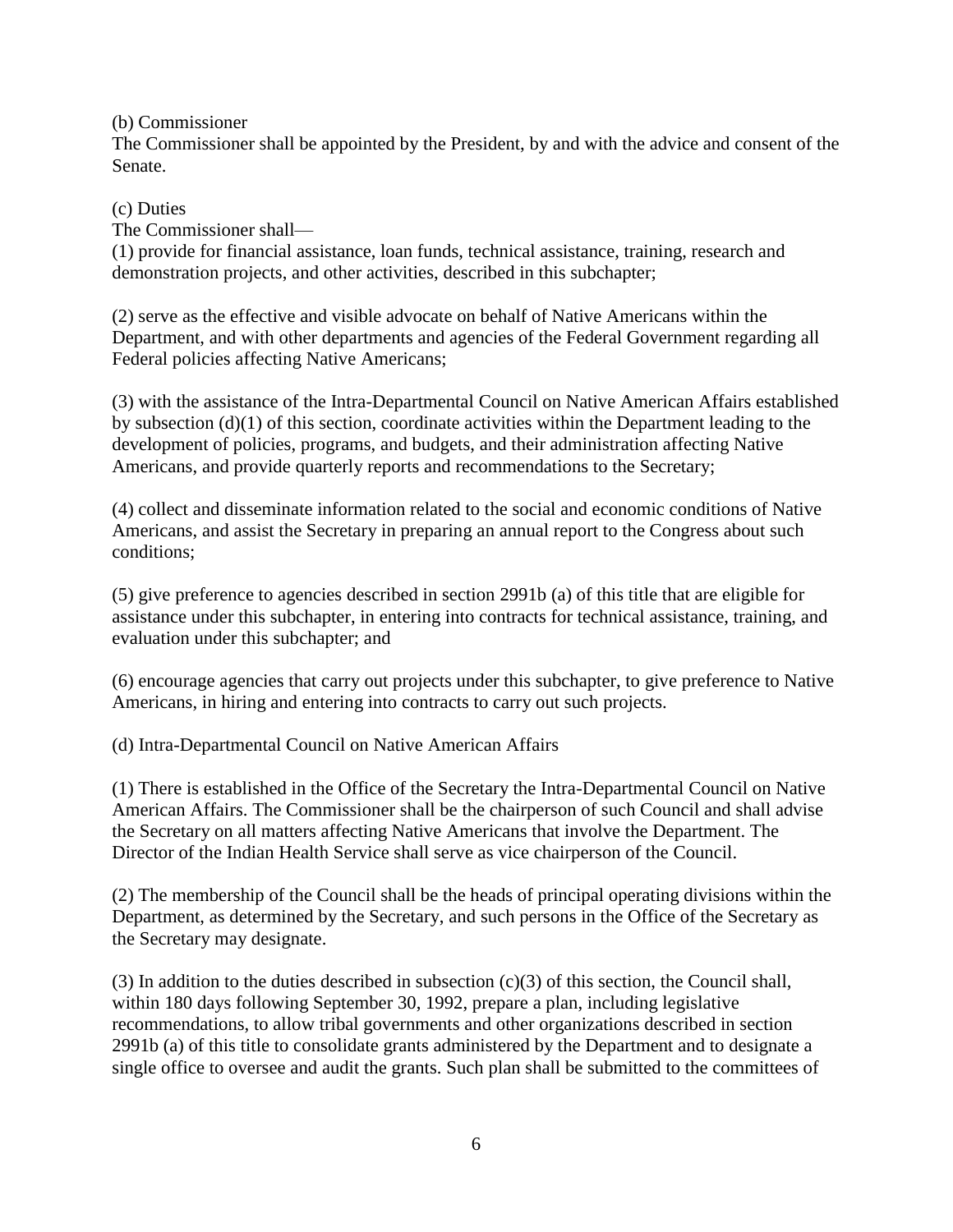the Senate and the House of Representatives having jurisdiction over the Administration for Native Americans.

(e) Staffing levels

The Secretary shall assure that adequate staff and administrative support is provided to carry out the purpose of this subchapter. In determining the staffing levels of the Administration, the Secretary shall consider among other factors the unmet needs of the Native American population, the need to provide adequate oversight and technical assistance to grantees, the need to carry out the activities of the Council, the additional reporting requirements established, and the staffing levels previously maintained in support of the Administration.

### **§2991b–3. Grant program to ensure survival and continuing vitality of Native American languages**

(a) Authority to award grants

The Secretary shall award a grant to any agency or organization that is—

(1) eligible for financial assistance under section 2991b (a) of this title; and (2) selected under subsection (c) of this section;

to be used to assist Native Americans in ensuring the survival and continuing vitality of Native American languages.

(b) Purposes for which grants may be used

The purposes for which each grant awarded under subsection (a) of this section may be used include, but are not limited to—

(1) the establishment and support of a community Native American language project to bring older and younger Native Americans together to facilitate and encourage the transfer of Native American language skills from one generation to another;

(2) the establishment of a project to train Native Americans to teach a Native American language to others or to enable them to serve as interpreters or translators of such language;

(3) the development, printing, and dissemination of materials to be used for the teaching and enhancement of a Native American language;

(4) the establishment or support of a project to train Native Americans to produce or participate in a television or radio program to be broadcast in a Native American language;

(5) the compilation, transcription, and analysis of oral testimony to record and preserve a Native American language;

(6) the purchase of equipment (including audio and video recording equipment, computers, and software) required to conduct a Native American language project; and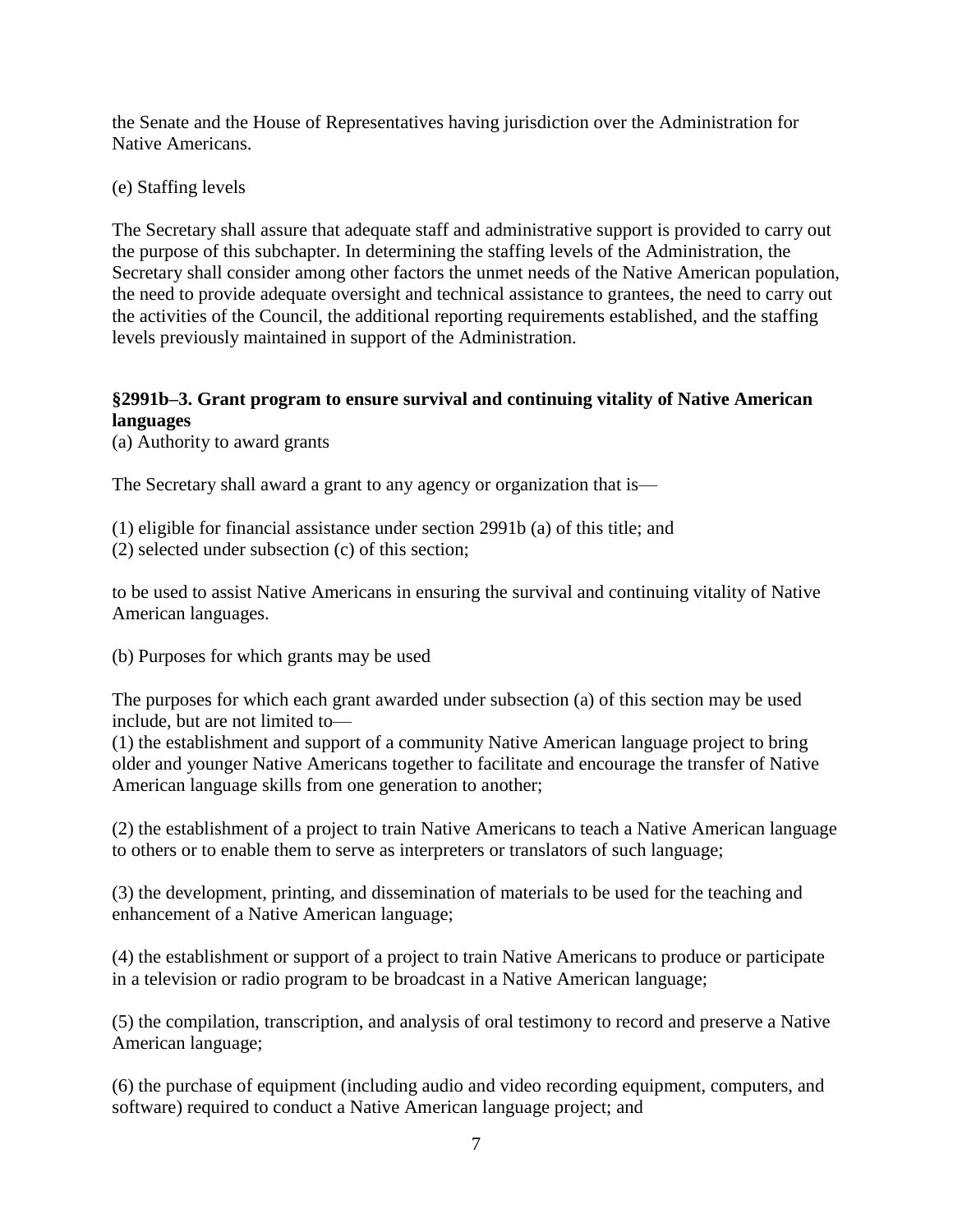(7) (A) Native American language nests, which are site-based educational programs that— (i) provide instruction and child care through the use of a Native American language for at least

10 children under the age of 7 for an average of at least 500 hours per year per student;

(ii) provide classes in a Native American language for parents (or legal guardians) of students enrolled in a Native American language nest (including Native American language-speaking parents); and

(iii) ensure that a Native American language is the dominant medium of instruction in the Native American language nest;

(B) Native American language survival schools, which are site-based educational programs for school-age students that—

(i) provide an average of at least 500 hours of instruction through the use of 1 or more Native American languages for at least 15 students for whom a Native American language survival school is their principal place of instruction;

(ii) develop instructional courses and materials for learning Native American languages and for instruction through the use of Native American languages;

(iii) provide for teacher training;

(iv) work toward a goal of all students achieving—

(I) fluency in a Native American language; and

(II) academic proficiency in mathematics, reading (or language arts), and science; and

(v) are located in areas that have high numbers or percentages of Native American students; and

(C) Native American language restoration programs, which are educational programs that—

(i) operate at least 1 Native American language program for the community in which it serves;

(ii) provide training programs for teachers of Native American languages;

(iii) develop instructional materials for the programs;

(iv) work toward a goal of increasing proficiency and fluency in at least 1 Native American language;

(v) provide instruction in at least 1 Native American language; and

(vi) may use funds received under this section for—

(I) Native American language programs, such as Native American language immersion programs, Native American language and culture camps, Native American language programs provided in coordination and cooperation with educational entities, Native American language programs provided in coordination and cooperation with local universities and colleges, Native American language programs that use a master-apprentice model of learning languages, and Native American language programs provided through a regional program to better serve geographically dispersed students;

(II) Native American language teacher training programs, such as training programs in Native American language translation for fluent speakers, training programs for Native American language teachers, training programs for teachers in schools to utilize Native American language materials, tools, and interactive media to teach Native American language; and

(III) the development of Native American language materials, such as books, audio and visual tools, and interactive media programs.

(c) Applications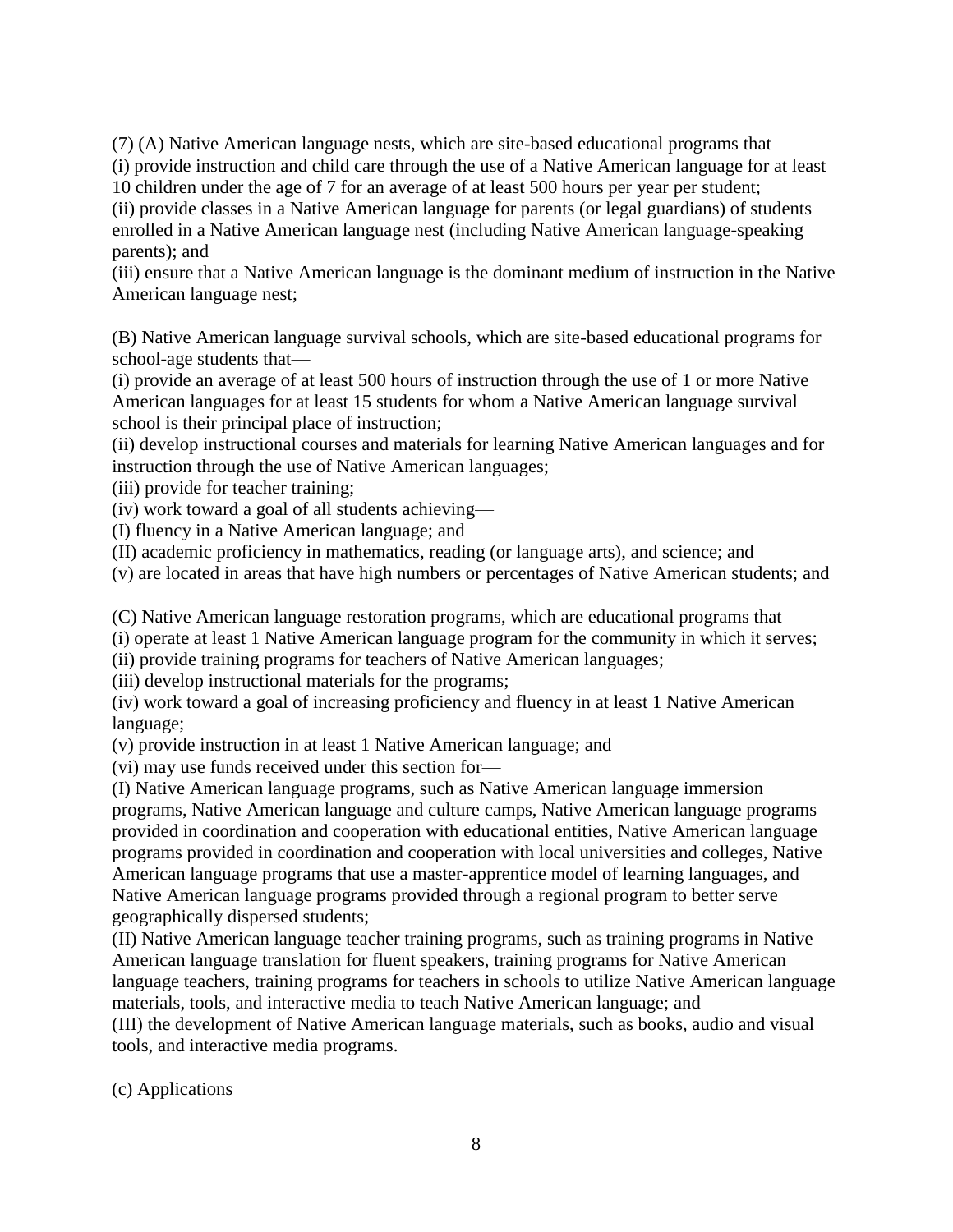For the purpose of making grants under subsection (a) of this section, the Secretary shall select applicants from among agencies and organizations described in such subsection on the basis of applications submitted to the Secretary at such time, in such form, and containing such information as the Secretary shall require, but each application shall include at a minimum—

(1) a detailed description of the current status of the Native American language to be addressed by the project for which a grant under subsection (a) of this section is requested, including a description of existing programs and projects, if any, in support of such language;

(2) a detailed description of the project for which such grant is requested;

(3) a statement of objectives that are consonant with the purpose described in subsection (a) of this section;

(4) a detailed description of a plan to be carried out by the applicant to evaluate such project, consonant with the purpose for which such grant is made;

(5) if appropriate, an identification of opportunities for the replication of such project or the modification of such project for use by other Native Americans;

(6) a plan for the preservation of the products of the Native American language project for the benefit of future generations of Native Americans and other interested persons; and

(7) in the case of an application for a grant to carry out any purpose specified in subsection

 $(b)(7)(B)$ , a certification by the applicant that the applicant has not less than 3 years of experience in operating and administering a Native American language survival school, a Native American language nest, or any other educational program in which instruction is conducted in a Native American language.

### (d) Participating organizations

If a tribal organization or other eligible applicant decides that the objectives of its proposed Native American language project would be accomplished more effectively through a partnership arrangement with a school, college, or university, the applicant shall identify such school, college, or university as a participating organization in the application submitted under subsection (c) of this section.

### (e) Limitations on funding

### (1) Share

Notwithstanding any other provision of this subchapter, a grant made under subsection (a) of this section may not be expended to pay more than 80 percent of the cost of the project that is assisted by such grant. Not less than 20 percent of such cost—

(A) shall be in cash or in kind, fairly evaluated, including plant, equipment, or services; and (B) (i) may be provided from any private or non-Federal source; and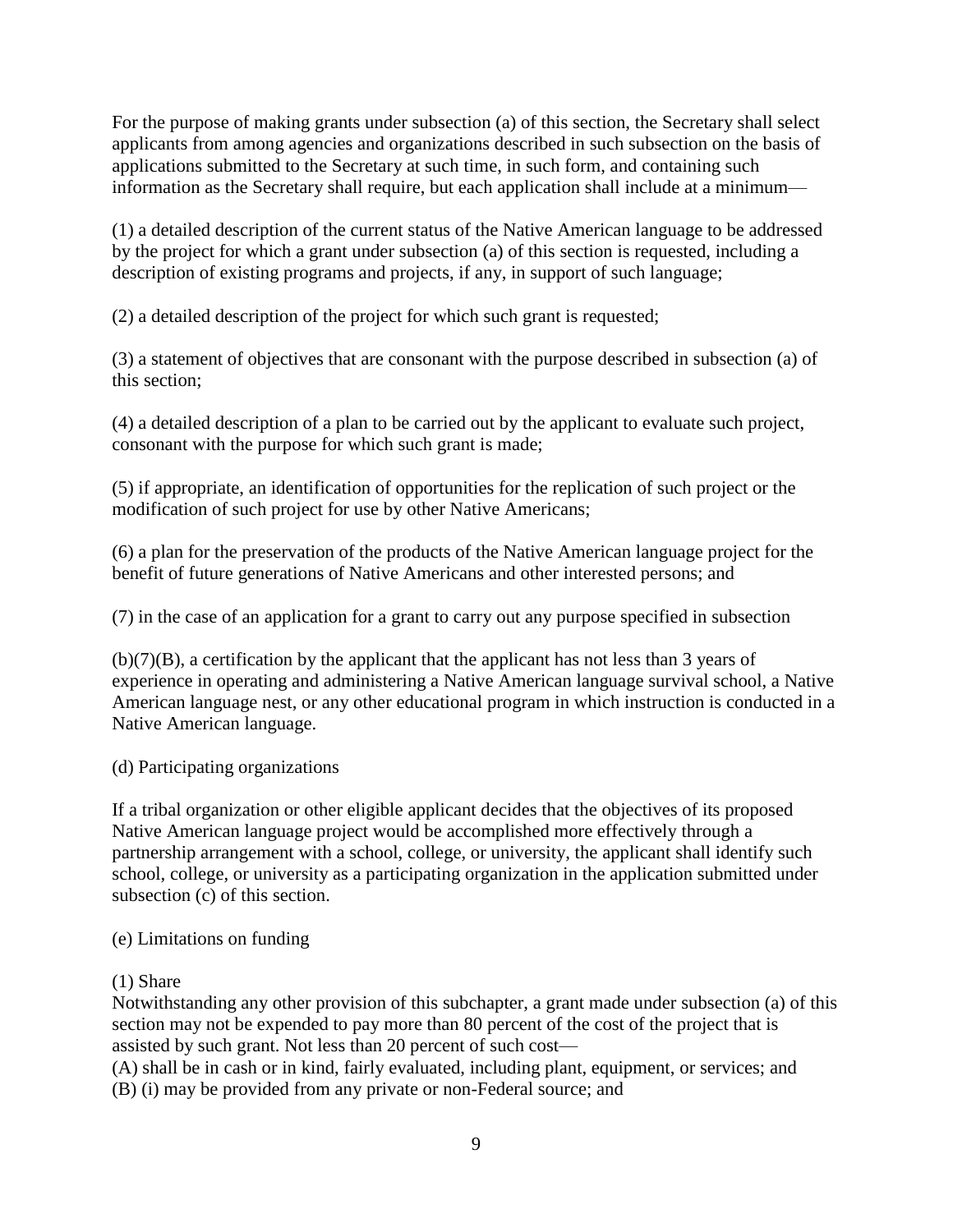(ii) may include funds (including interest) distributed to a tribe—

(I) by the Federal Government pursuant to the satisfaction of a claim made under Federal law; (II) from funds collected and administered by the Federal Government on behalf of such tribe or its constituent members; or

(III) by the Federal Government for general tribal administration or tribal development under a formula or subject to a tribal budgeting priority system, such as, but not limited to, funds involved in the settlement of land or other judgment claims, severance or other royalty payments, or payments under the Indian Self-Determination Act (25 U.S.C. 450f et seq.) or tribal budget priority system.

## (2) Duration

The Secretary may make grants made under subsection (a) of this section on a 1-year, 2-year, or 3-year basis, except that grants made under such subsection for any purpose specified in subsection (b)(7) may be made only on a 3-year basis.

## (f) Administration

(1) The Secretary shall carry out this section through the Administration for Native Americans. (2) (A) Not later than 180 days after October 26, 1992, the Secretary shall appoint a panel of

experts for the purpose of assisting the Secretary to review—

(i) applications submitted under subsection (a) of this section;

(ii) evaluations carried out to comply with subsection  $(c)(4)$  of this section; and

(iii) the preservation of products required by subsection  $(c)(5)$  of this section.

(B) Such panel shall include, but not be limited to—

(i) a designee of the Institute of American Indian and Alaska Native Culture and Arts Development;

(ii) a designee of the regional centers funded under section 3215 of title 20;

(iii) representatives of national, tribal, and regional organizations that focus on Native American language, or Native American cultural, research, development, or training; and

(iv) other individuals who are recognized for their expertise in the area of Native American language.

Recommendations for appointment to such panel shall be solicited from Indian tribes and tribal organizations.

(C) The duties of such panel include—

(i) making recommendations regarding the development and implementation of regulations, policies, procedures, and rules of general applicability with respect to the administration of this section;

(ii) reviewing applications received under subsection (c) of this section;

(iii) providing to the Secretary a list of recommendations for the approval of such applications—

- (I) in accordance with regulations issued by the Secretary; and
- (II) the relative need for the project; and

(iv) reviewing evaluations submitted to comply with subsection (c)(4) of this section.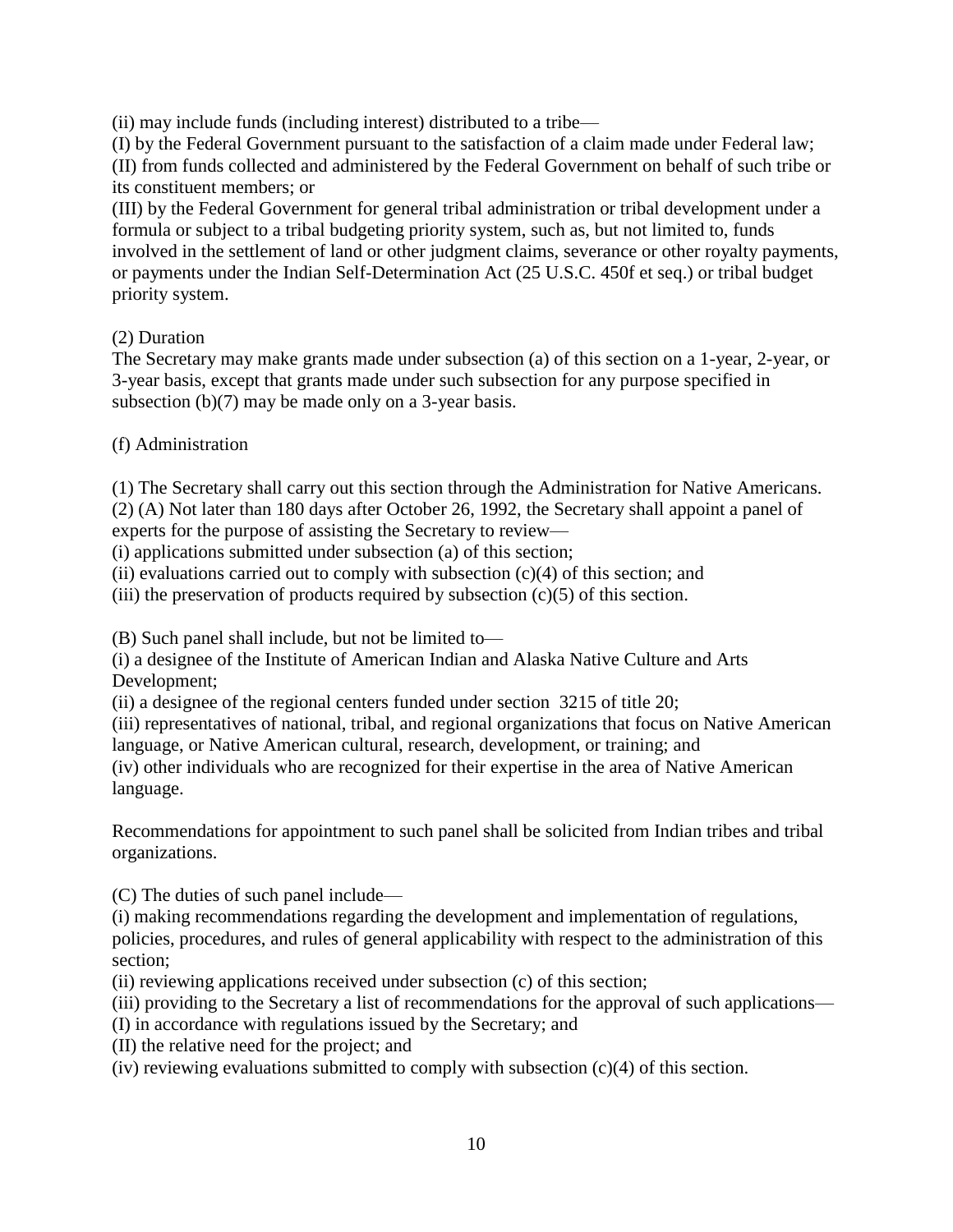(D) (i) Subject to clause (ii), a copy of the products of the Native American language project for which a grant is made under subsection (a) of this section—

(I) shall be transmitted to the Institute of American Indian and Alaska Native Culture and Arts Development; and

(II) may be transmitted, in the discretion of the grantee, to national and regional repositories of similar material;

for preservation and use consonant with their respective responsibilities under other Federal law. (ii) Based on the Federal recognition of the sovereign authority of Indian tribes over all aspects of their cultures and language and except as provided in clause (iii), an Indian tribe may make a determination—

(I) not to transmit copies of such products under clause (i) or not to permit the redistribution of such copies; or

(II) to restrict in any manner the use or redistribution of such copies after transmission under such clause.

(iii) Clause (ii) shall not be construed to authorize Indian tribes—

(I) to limit the access of the Secretary to such products for purposes of administering this section or evaluating such products; or

(II) to sell such products, or copies of such products, for profit to the entities referred to in clause (i).

## **§ 2991c. Technical assistance and training**

The Commissioner shall provide, directly or through other arrangements—

(1) technical assistance to the public and private agencies in planning, developing, conducting, and administering projects under this subchapter;

(2) short-term in-service training for specialized or other personnel that is needed in connection with projects receiving financial assistance under this subchapter; and

(3) upon denial of a grant application, technical assistance to a potential grantee in revising a grant proposal.

## **§ 2991d. Research, demonstration, and pilot projects**

(a) The Commissioner may provide financial assistance through grants or contracts for research, demonstration, or pilot projects conducted by public or private agencies which are designed to test or assist in the development of new approaches or methods that will aid in overcoming special problems or otherwise furthering the purposes of this subchapter.

(b) The Commissioner shall establish an overall plan to govern the approval of research, demonstration, and pilot projects and the use of all research authority under this subchapter. The plan shall set forth specific objectives to be achieved and priorities among such objectives.

## **§ 2991d-1. Panel review of applications for assistance**

(a) Establishment of formal panel; members

(1) The Commissioner shall establish a formal panel review process for purposes of—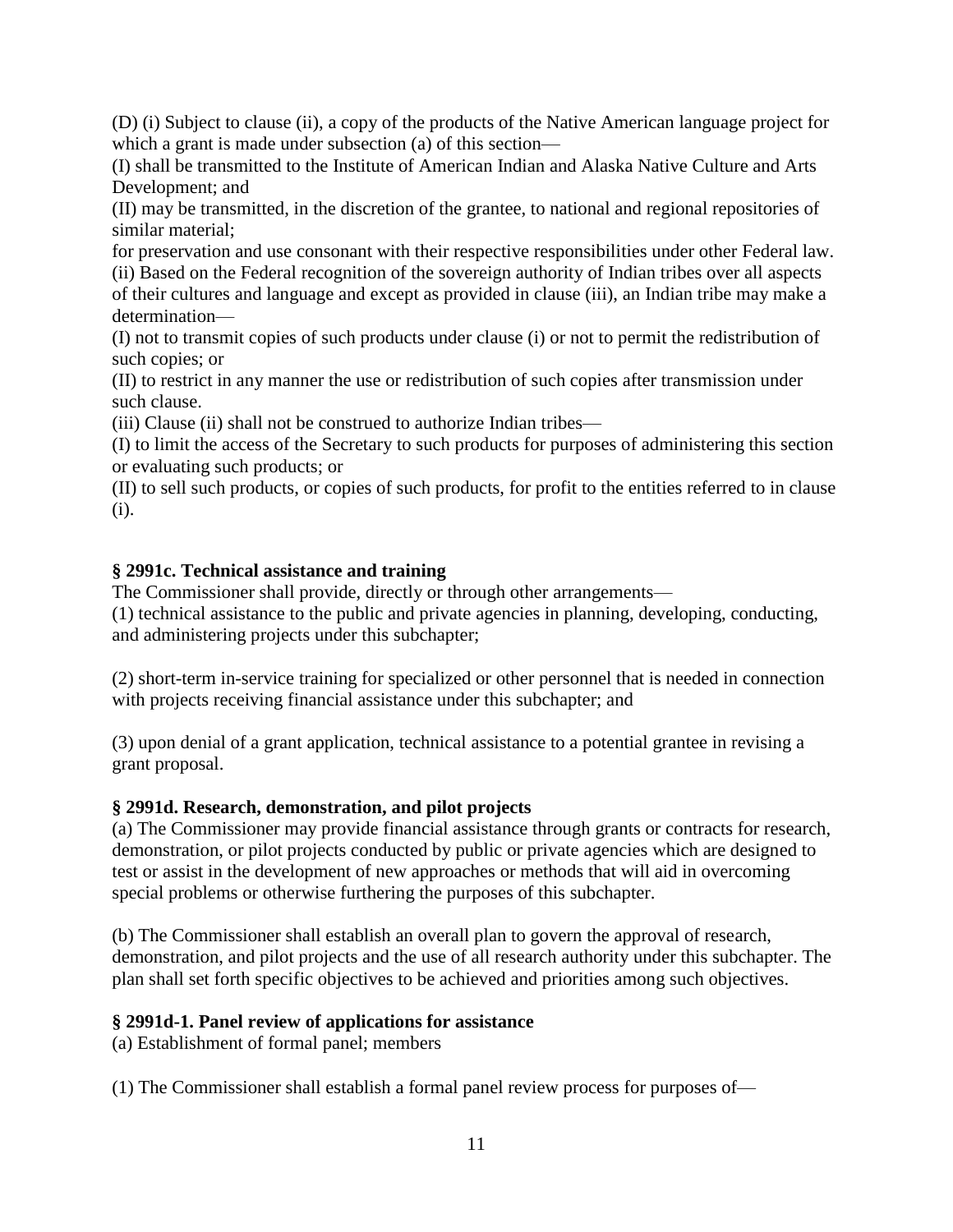(A) evaluating applications for financial assistance under sections 2991b and 2991d and of this title; and

(B) determining the relative merits of the projects for which such assistance is requested.

(2) To implement the process established under paragraph (1), the Commissioner shall appoint members of review panels from among individuals who are not officers or employees of the Administration for Native Americans. In making appointments to such panels, the Commissioner shall give preference to American Indians, Native Hawaiians, other Native American Pacific Islanders (including American Samoan Natives), and Alaska Natives.

(b) Duties of panel

Each review panel appointed under subsection  $(a)(2)$  of this section that reviews any application for financial assistance shall—

(1) determine the merit of each project described in such application;

(2) rank such application with respect to all other applications it reviews for the fiscal year involved, according to the relative merit of all of the projects that are described in such application and for which financial assistance is requested; and

(3) submit to the Commissioner a list that identifies all applications reviewed by such panel and arranges such applications according to rank determined under paragraph (2).

(c) Notice to Congressional committee chairman; information required

Upon the request of the chairman of the Committee on Indian Affairs of the Senate or of the chairman of the Committee on Education and Labor of the House of Representatives made with respect to any application for financial assistance under section 2991b or 2991d of this title, the Commissioner shall transmit to the chairman written notice—

(1) identifying such application;

(2) containing a copy of the list submitted to the Commissioner under subsection (b)(3) of this section in which such application is ranked;

(3) specifying which other applications ranked in such list have been approved by the Commissioner under sections [2991b](http://www.law.cornell.edu/uscode/text/42/2991b) and [2991d](http://www.law.cornell.edu/uscode/text/42/2991d) of this title; and

(4) if the Commissioner has not approved each application superior in merit, as indicated on such list, to the application with respect to which such notice is transmitted, containing a statement of the reasons relied upon by the Commissioner for—

(A) approving the application with respect to which such notice is transmitted; and

(B) failing to approve each pending application that is superior in merit, as indicated on such list, to the application described in subparagraph (A).

# **§ 2991e. Announcement of research, demonstration, or pilot projects**

(a) The Commissioner shall make a public announcement concerning—

(1) the title, purpose, intended completion date, identity of the grantee or contractor, and proposed cost of any grant or contract with a private or non-Federal public agency for a research, demonstration, or pilot project; and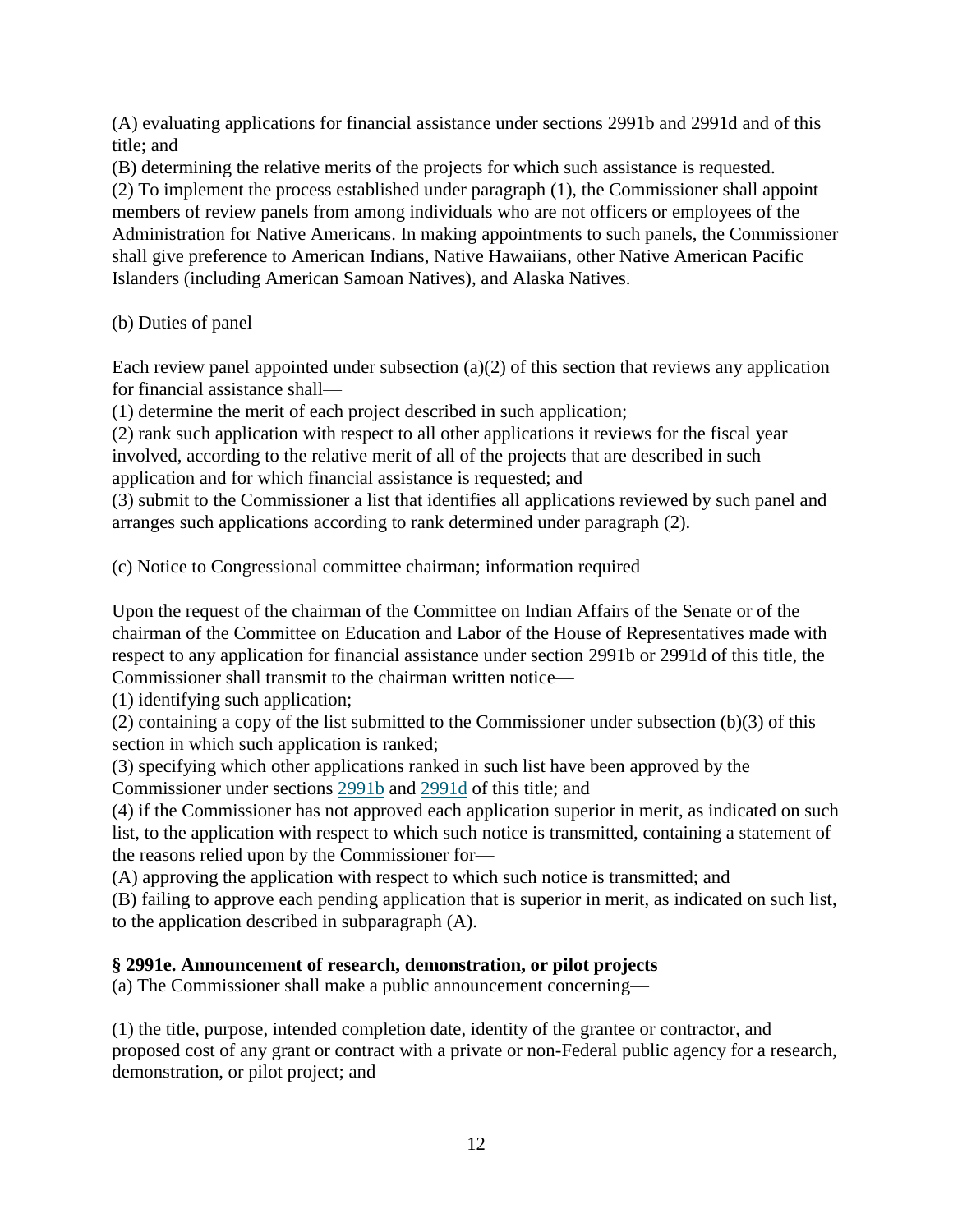(2) except in cases in which the Commissioner determines that it would not be consistent with the purposes of this subchapter, the results, findings, data, or recommendations made or reported as a result of such activities.

(b) The public announcements required by subsection (a) of this section shall be made within thirty days of making such grants or contracts, and the public announcements required by subsection (b) of this section shall be made within thirty days of the receipt of such results.

#### **§ 2991f. Submission of plans to State and local officials**

(a) Submission to governing body of Indian reservation or Alaska Native village

No financial assistance may be provided to any project under section 2991b of this title or any research, demonstration, or pilot project under section 2991d of this title, which is to be carried out on or in an Indian reservation or Alaska Native village, unless a plan setting forth the project has been submitted to the governing body of that reservation or village and the plan has not been disapproved by the governing body within thirty days of its submission.

(b) Notification to chief executive officer of State or Territory

No financial assistance may be provided to any project under section 2991b of this title or any research, demonstration, or pilot project under section 2991d of this title, which is to be carried out in a State or Territory other than on or in an Indian reservation or Alaska Native village or Hawaiian Homestead, unless the Commissioner has notified the chief executive officer of the State or Territory of the decision of the Commissioner to provide that assistance.

(c) Notification to local governing officials of political subdivision

No financial assistance may be provided to any project under section 2991b of this title or any research, demonstration, or pilot project under section 2991d of this title, which is to be carried out in a city, county, or other major political subdivision of a State or Territory, other than on or in an Indian reservation or Alaska Native village, or Hawaiian Homestead, unless the Commissioner has notified the local governing officials of the political subdivision of the decision of the Commissioner to provide that assistance.

#### **§ 2991g. Records and audits**

(a) Each agency which receives financial assistance under this subchapter shall keep such records as the Commissioner may prescribe, including records which fully disclose the amount and disposition by that agency of such financial assistance, the total cost of the project in connection with which such financial assistance is given or used, the amount of that portion of the cost of the project supplied by other sources, and such other records as will facilitate an effective audit.

(b) The Commissioner and the Comptroller General of the United States, or any of their duly authorized representatives, shall have access for the purpose of audit and examination to any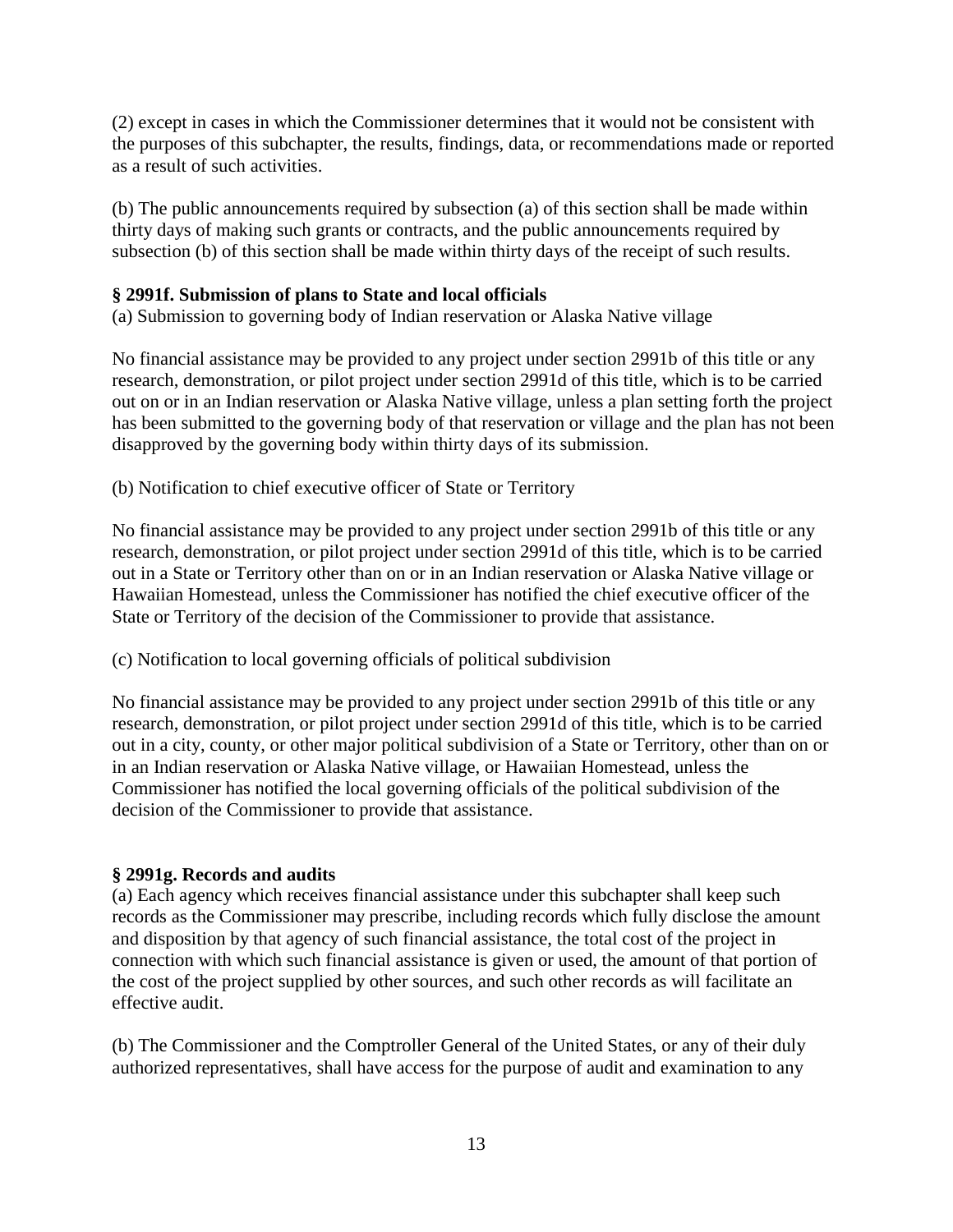books, documents, papers, and records of any agency which receives financial assistance under this subchapter that are pertinent to the financial assistance received under this subchapter.

### **§ 2991h. Appeals, notice, and hearing**

(a) The Commissioner shall prescribe procedures to assure that—

(1) financial assistance under this subchapter shall not be suspended, except in emergency situations, unless the assisted agency has been given reasonable notice and opportunity to show cause why such action should not be taken; and

(2) financial assistance under this subchapter shall not be terminated, and application for refunding shall not be denied, and a suspension of financial assistance shall not be continued for longer than thirty days, unless the assisted agency has been afforded reasonable notice and opportunity for a full and fair hearing.

(b) If an application is rejected on the grounds that the applicant is ineligible or that activities proposed by the applicant are ineligible for funding, the applicant may appeal to the Secretary, not later than 30 days after the date of receipt of notification of such rejection, for a review of the grounds for such rejection. On appeal, if the Secretary finds that an applicant is eligible or that its proposed activities are eligible, such eligibility shall not be effective until the next cycle of grant proposals are considered by the Administration.

### **§ 2992. Evaluation of projects**

(a) Description and measurement of project impact, effectiveness, and structure and mechanisms for delivery of services; frequency of evaluations

(1) The Commissioner shall provide, directly or through grants or contracts, for the evaluation of projects assisted under this subchapter including evaluations that describe and measure the impact of such projects, their effectiveness in achieving stated goals, their impact on related programs, and their structure and mechanisms for delivery of services, including, where appropriate, comparisons with appropriate control groups composed of persons who have not participated in such projects. Evaluations shall be conducted by persons not directly involved in the administration of the program or project evaluated.

(2) The projects assisted under this subchapter shall be evaluated in accordance with this section not less frequently than at 3-year intervals.

(b) General standards for evaluation

Prior to obligating funds for the programs and projects covered by this subchapter with respect to fiscal year 1976, the Commissioner shall develop and publish general standards for evaluation of program and project effectiveness in achieving the objectives of this subchapter. The extent to which such standards have been met shall be considered in deciding whether to renew or supplement financial assistance authorized under this subchapter.

(c) Independent evaluations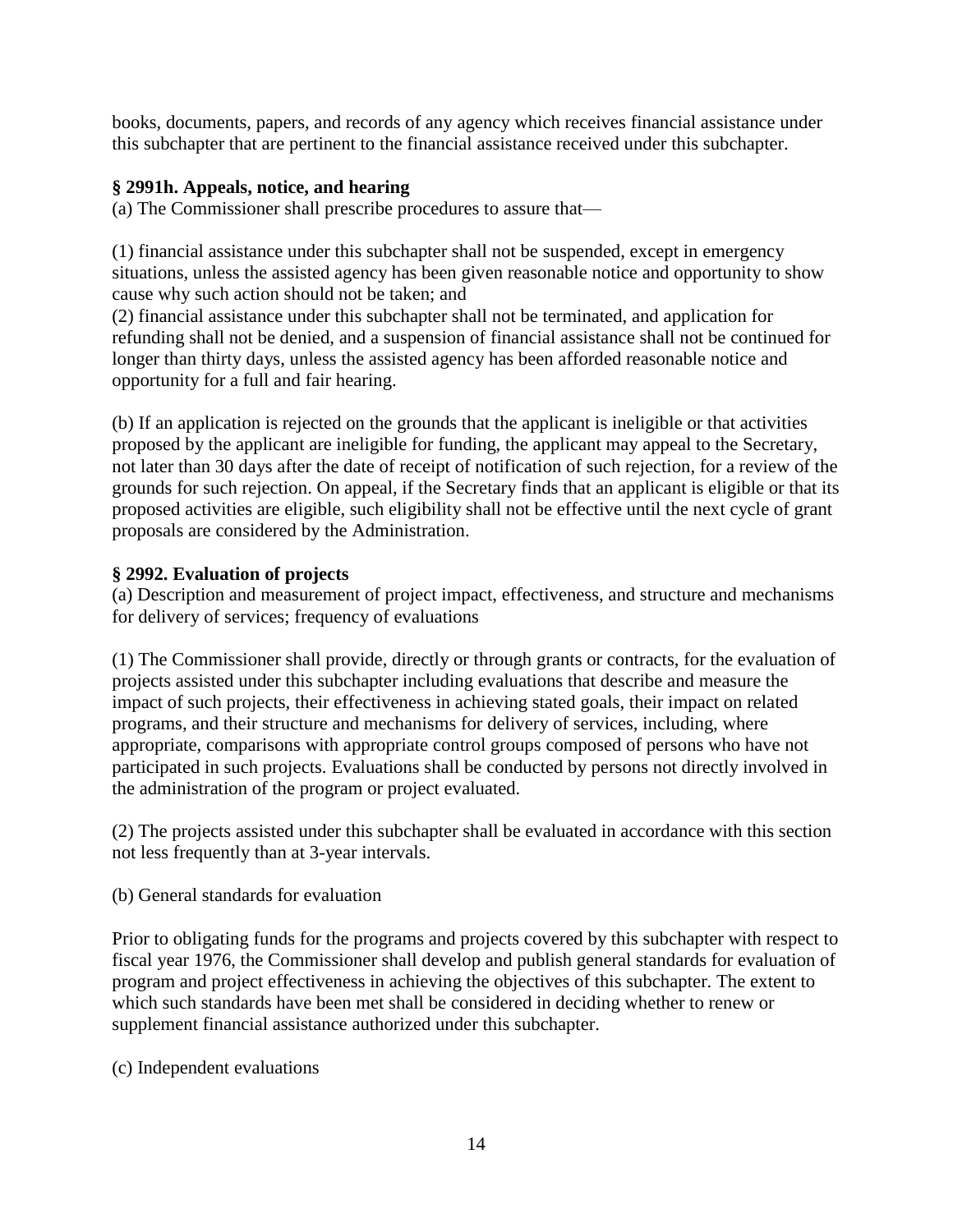In carrying out evaluations under this subchapter, the Commissioner may require agencies which receive assistance under this subchapter to provide for independent evaluations.

(d) Specificity of views

In carrying out evaluations under this subchapter, the Commissioner shall, whenever feasible, arrange to obtain the specific views of persons participating in and served by programs and projects assisted under this subchapter about such programs and projects.

(e) Publication of results; submission to Congress

The Commissioner shall publish the results of evaluative research and summaries of evaluations of program and project impact and effectiveness not later than ninety days after the completion thereof. The Commissioner shall submit to the appropriate committees of the Congress copies of all such research studies and evaluation summaries.

(f) Evaluation results as United States property

The Commissioner shall take the necessary action to assure that all studies, evaluations, proposals, and data produced or developed with assistance under this subchapter shall become the property of the United States.

### **§ 2992-1. Annual report**

The Secretary shall, not later than January 31 of each year, prepare and transmit to the President pro tempore of the Senate and the Speaker of the House of Representatives an annual report on the social and economic conditions of American Indians, Native Hawaiians, other Native American Pacific Islanders (including American Samoan Natives), and Alaska Natives, together with such recommendations to Congress as the Secretary considers to be appropriate.

### **§ 2992a. Labor standards**

All laborers and mechanics employed by contractors or subcontractors in the construction, alteration, or repair, including painting or decorating, of buildings or other facilities in connection with projects assisted under this subchapter, shall be paid wages at rates not less than those prevailing on similar construction in the locality, as determined by the Secretary of Labor in accordance with sections 3141–3144, 3146, and 3147 of title 40. The Secretary of Labor shall have, with respect to such labor standards, the authority and functions set forth in Reorganization Plan Numbered 14 of 1950, and section 3145 of title 40.

### **§ 2992a-1. Staff**

In all personnel actions of the Administration, preference shall be given to individuals who are eligible for assistance under this subchapter. Such preference shall be implemented in the same fashion as the preference given to veterans referred to in section 2108 (3)(C) of title 5. The Commissioner shall take such additional actions as may be necessary to promote recruitment of such individuals for employment in the Administration.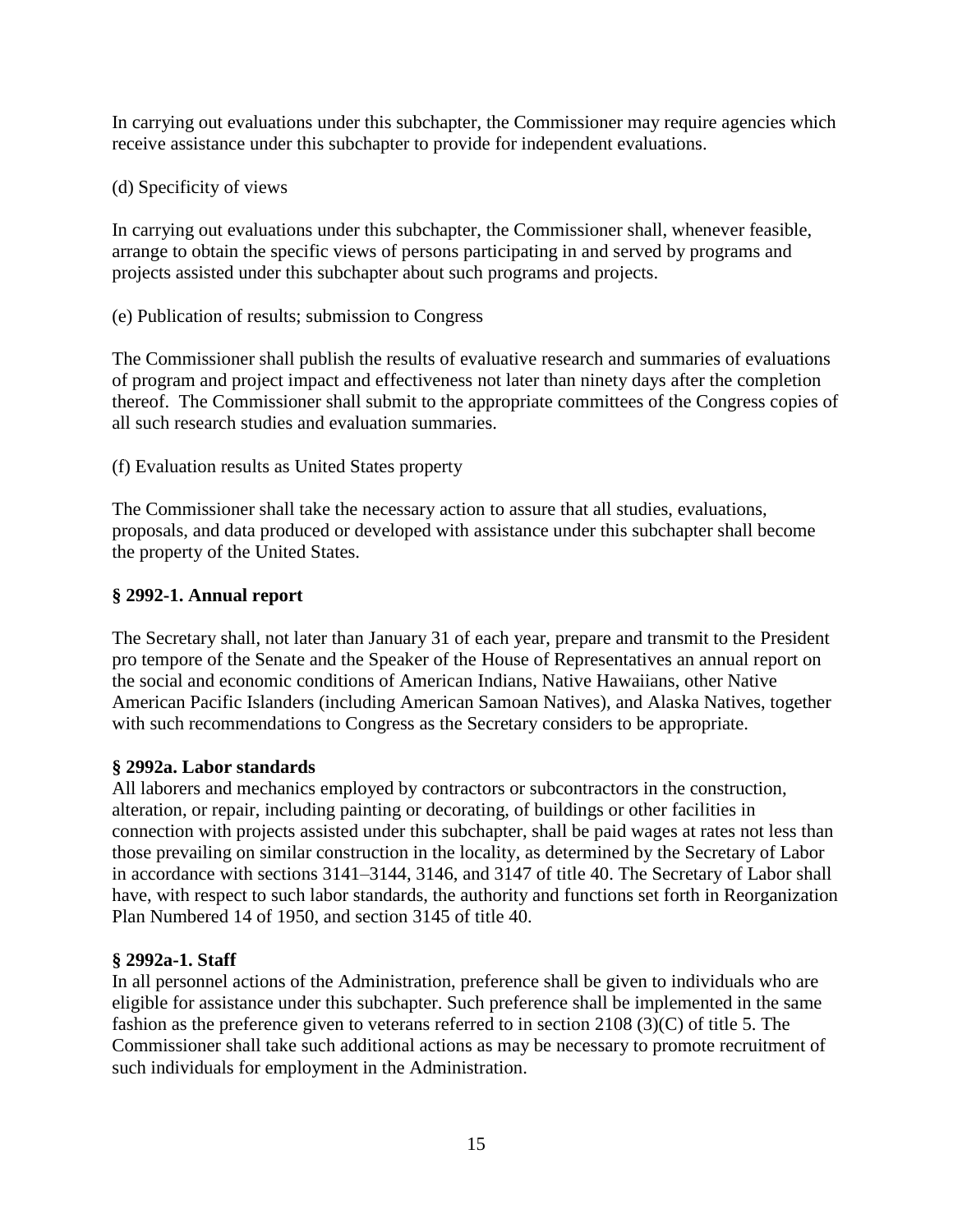### **§ 2992b. Administration**

Nothing in this subchapter shall be construed to prohibit interagency funding agreements made between the Administration and other agencies of the Federal Government for the development and implementation of specific grants or projects.

### **§ 2992b-1. Additional requirements applicable to rulemaking**

(a) In general

Notwithstanding subsection (a) of section 553 of title 5, and except as otherwise provided in this section, such section 553 shall apply with respect to the establishment and general operation of any program that provides loans, grants, benefits, or contracts authorized by this subchapter.

(b) Interpretative rule or general statement of policy; waiver of notice and public procedure regarding any other rule

(1) Subparagraph (A) of the last sentence of section 553 (b) of title 5 shall not apply with respect to any interpretative rule or general statement of policy—

(A) proposed under this subchapter; or

(B) applicable exclusively to any program, project, or activity authorized by, or carried out under, this subchapter.

(2) Subparagraph (B) of the last sentence of section 553 (b) of title 5, shall not apply with respect to any rule (other than an interpretative rule or a general statement of policy)—

(A) proposed under this subchapter; or

(B) applicable exclusively to any program, project, or activity authorized by, or carried out under, this subchapter.

(3) The first 2 sentences of section 553 (b) of title 5 shall apply with respect to any rule (other than an interpretative rule, a general statement of policy, or a rule of agency organization, procedure, or practice) that is—

(A) proposed under this subchapter; or

(B) applicable exclusively to any program, project, or activity authorized by, or carried out under, this subchapter;

unless the Secretary for good cause finds (and incorporates the finding and a brief statement of the reasons therefor in such rule) that notice and public procedure thereon are contrary to the public interest or would impair the effective administration of any program, project, or activity with respect to which such rule is issued.

(c) Effective date of rule or general statement of policy

Notwithstanding section 553(d) of title 5, no rule (including an interpretative rule) or general statement of policy that—

(1) is issued to carry out this subchapter; or

(2) applies exclusively to any program, project, or activity authorized by, or carried out under, this subchapter;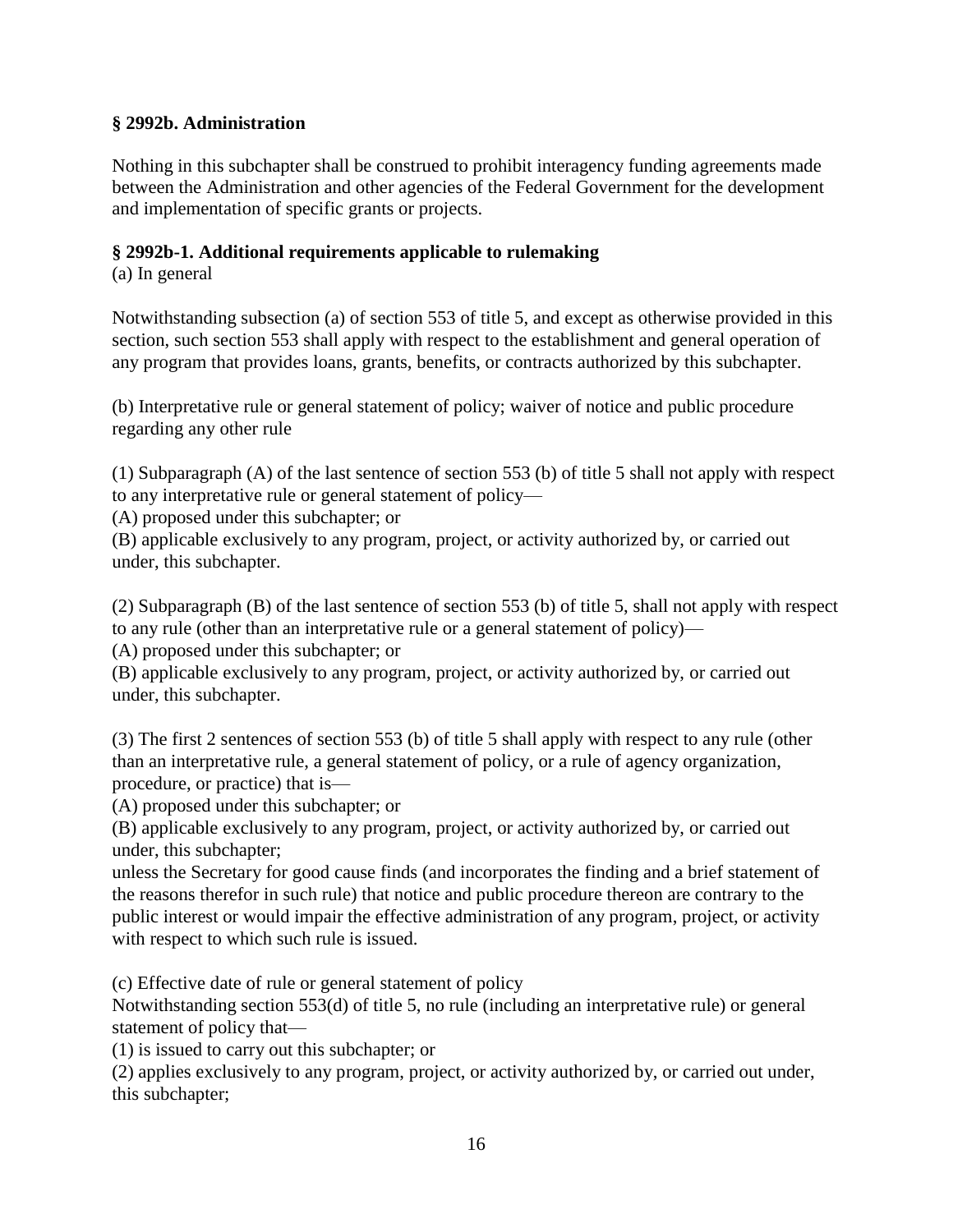may take effect until 30 days after the publication required under the first 2 sentences of section 553 (b) of title 5.

(d) Statutory citation required

Each rule (including an interpretative rule) and each general statement of policy to which this section applies shall contain after each of its sections, paragraphs, or similar textual units a citation to the particular provision of statutory or other law that is the legal authority for such section, paragraph, or unit.

(e) Rule or general statement of policy necessary as result of legislation; time for issuance

Except as provided in subsection (c) of this section, if as a result of the enactment of any law affecting the administration of this subchapter it is necessary or appropriate for the Secretary to issue any rule (including any interpretative rule) or a general statement of policy, the Secretary shall issue such rule or such general statement of policy not later than 180 days after the date of the enactment of such law.

(f) Copy of rule or general statement of policy to Congressional leaders

Whenever an agency publishes in the Federal Register a rule (including an interpretative rule) or a general statement of policy to which subsection (c) of this section applies, such agency shall transmit a copy of such rule or such general statement of policy to the Speaker of the House of Representatives and the President pro tempore of the Senate.

## **§ 2992c. Definitions**

As used in this subchapter, the term—

(1) "average" means the aggregate number of hours of instruction through the use of a Native American language to all students enrolled in a native language immersion program during a school year divided by the total number of students enrolled in the immersion program;

 $(2)$  "financial assistance" includes assistance advanced by grant, agreement, or contract, but does not include the procurement of plant or equipment, or goods or services;

(3) "Indian reservation or Alaska Native village" includes the reservation of any federally or State recognized Indian tribe, including any band, nation, pueblo, or rancheria, any former reservation in Oklahoma, and community under the jurisdiction of an Indian tribe, including a band, nation, pueblo, or rancheria, with allotted lands or lands subject to a restriction against alienation imposed by the United States or a State, and any lands of or under the jurisdiction of an Alaska Native village or group, including any lands selected by Alaska Natives or Alaska Native organizations under the Alaska Native Claims Settlement Act [43 U.S.C. 1601 et seq.];

(4) "Native Hawaiian" means any individual any of whose ancestors were natives of the area which consists of the Hawaiian Islands prior to 1778;

 $(5)$  the term "rule" has the meaning given it in section 551 (4) of title 5, as amended from time to time;